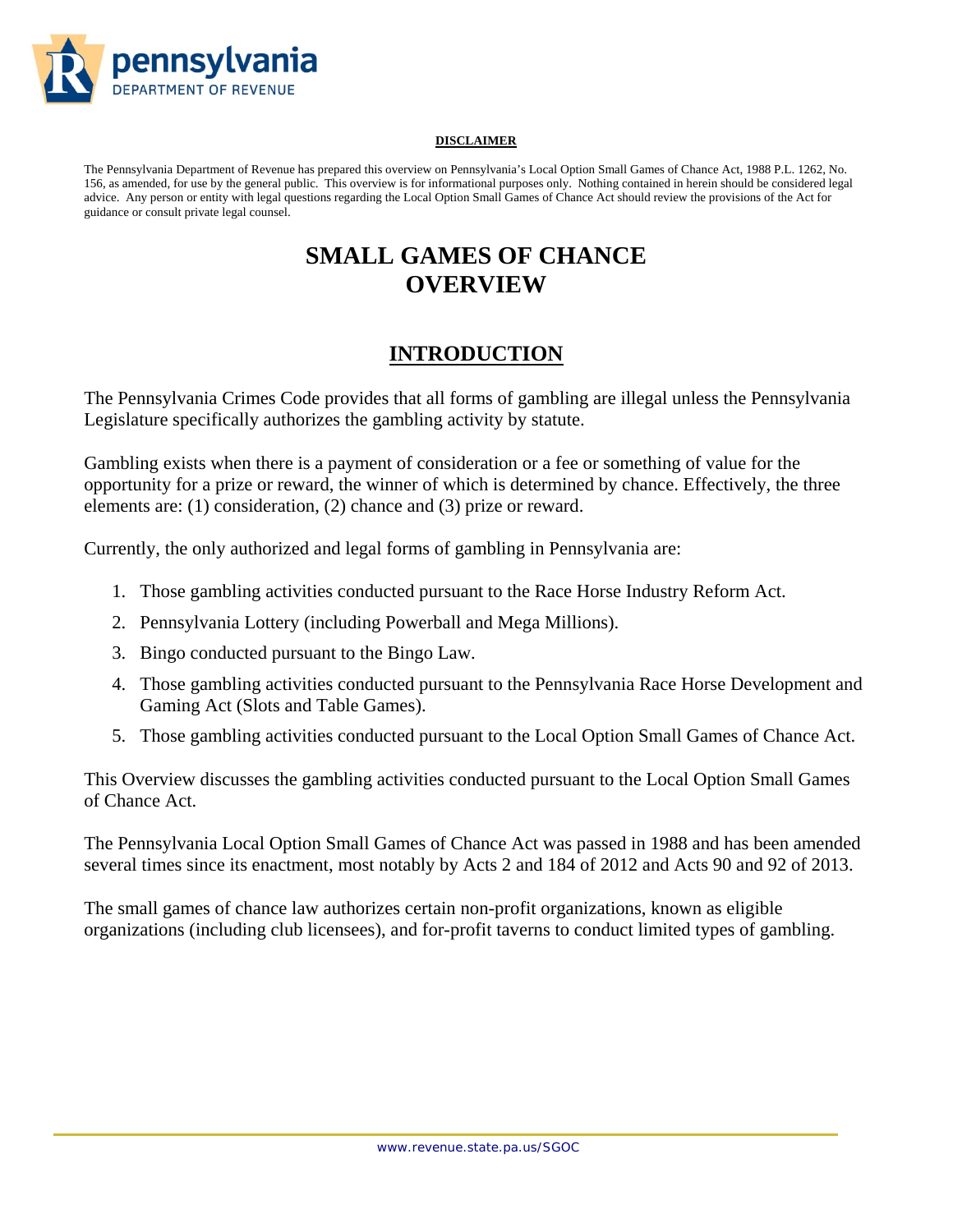## **TYPES OF GAMES**

### **Licensed Eligible Organizations**

Licensed eligible organizations are authorized to conduct the following games of chance:

- 1. Pull-tab games
- 2. Punchboards
- 3. Raffles (including special permit raffles)
- 4. Daily drawings
- 5. Weekly drawings
- 6. Fifty-fifty (50/50) drawings (including major league sports drawings)
- 7. Race Night Games
- 8. Pools, excluding sports pools<sup>1</sup>

#### **Tavern Gaming Licensee**

Tavern gaming licensees are authorized to conduct the following types of games, known as "tavern games:"

- 1. Pull-tab games
- 2. Tavern raffles, which are limited to once a month and must designate at least half of net revenue to a designated charity
- 3. Tavern daily drawings

## **TYPES OF LICENSES**

#### **Eligible Organization Licenses**

There are two types of licenses available to eligible organizations: A regular license and a monthly license. An eligible organization may conduct all forms of games of chance under either license type. See above for the types of games of chance an eligible organization may conduct.

 $\overline{a}$ 

Consequently, pools involving professional or amateur athletes are not authorized by the Act.

<sup>&</sup>lt;sup>1</sup> Pools are limited by the Professional and Amateur Sports Protection Act (28 U.S.C. §§ 3701, et seq.), which states as follows:

It shall be unlawful for--

<sup>(1)</sup> a governmental entity to sponsor, operate, advertise, promote, license, or authorize by law or compact, or

<sup>(2)</sup> a person to sponsor, operate, advertise, or promote, pursuant to the law or compact of a governmental entity,

a lottery, sweepstakes, or other betting, gambling, or wagering scheme based, directly or indirectly (through the use of geographical references or otherwise), on one or more competitive games in which amateur or professional athletes participate, or are intended to participate, or on one or more performances of such athletes in such games.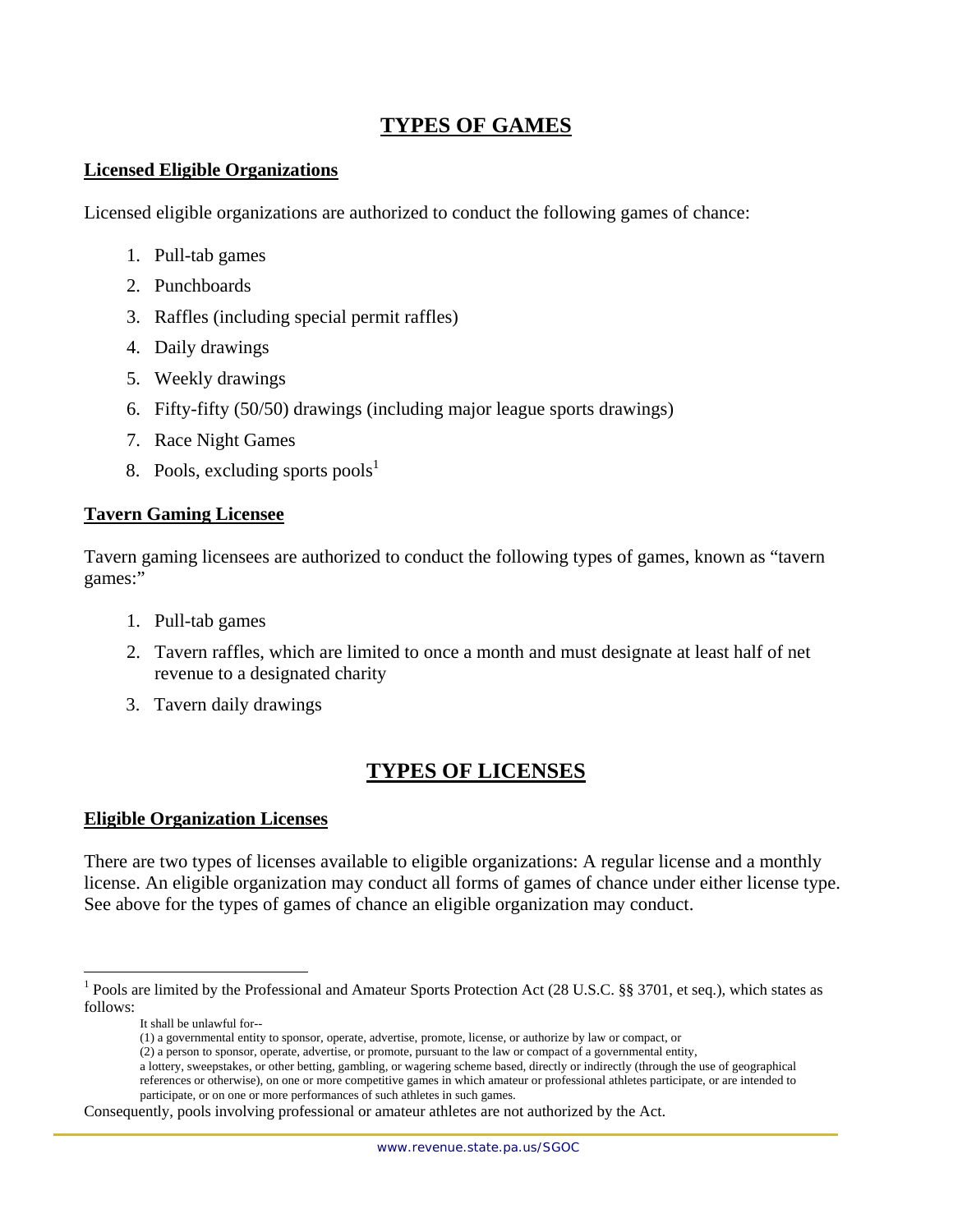- 1. **Regular License:** A regular license is an annual license, and the term runs for a calendar year from the date of issuance. The fee for an annual license is \$125.
- 2. **Monthly License.** A monthly license is valid for 30 consecutive days from the date of issuance. There is no restriction on the number of monthly licenses an eligible organization may obtain, but the licenses may not overlap. The fee for a monthly license is \$25.
- 3. **Special Raffle Permits.** Special raffle permits are available to regular and monthly licensees. The special raffle permit authorizes a holder to conduct a raffle that exceeds the normal prize limits applicable to games of chance. As a general rule, a licensed eligible organization may obtain up to 10 special raffle permits. Total prizes awarded under all special raffle permits may not exceed \$150,000. Volunteer fire, ambulance, rescue or conservation organizations may obtain up to 12 special raffle permits and award up to \$250,000 in prizes. For a licensed eligible organization with a regular license, the organization can receive either 10 or 12 special raffle permits during the annual license term. Because a licensed eligible organization that obtains only a monthly license does not have an annual licensed term, such organization may receive no more than 10 or 12 special permits in any calendar year.

## **Tavern Gaming Licenses**

There is only one type of license available to a tavern: a tavern gaming license. Taverns that obtain a tavern gaming license from the Pennsylvania Liquor Control Board (PLCB) are authorized to offer pulltab games, tavern raffles and tavern daily drawings.

The tavern gaming license is an annual license issued and renewed by the PLCB. For additional information about the tavern gaming licensing process, visit www.lcb.state.pa.us.

# **ADMINISTRATION AND ENFORCEMENT**

Small games of chance law is administered and enforced by several different government entities: licensing authorities, the Department of Revenue, the PLCB, the Pennsylvania Gaming Control Board (PGCB) and law enforcement officials.

**Licensing Authorities** – The licensing authorities for club licensees and eligible organizations seeking to offer small games of chance are the county treasurers in each of Pennsylvania's 67 counties. Where there is no county treasurer, such as in a home-rule county or city of the first class, the licensing authority is the designee of the governing body. The licensing authority is responsible for licensing eligible organizations to conduct games of chance in the commonwealth and for issuing special raffle permits. For tavern gaming, the PLCB is the licensing authority.

**Department of Revenue** – The department is charged with several responsibilities under small games of chance law, as follows:

1. Registration of games of chance manufacturers.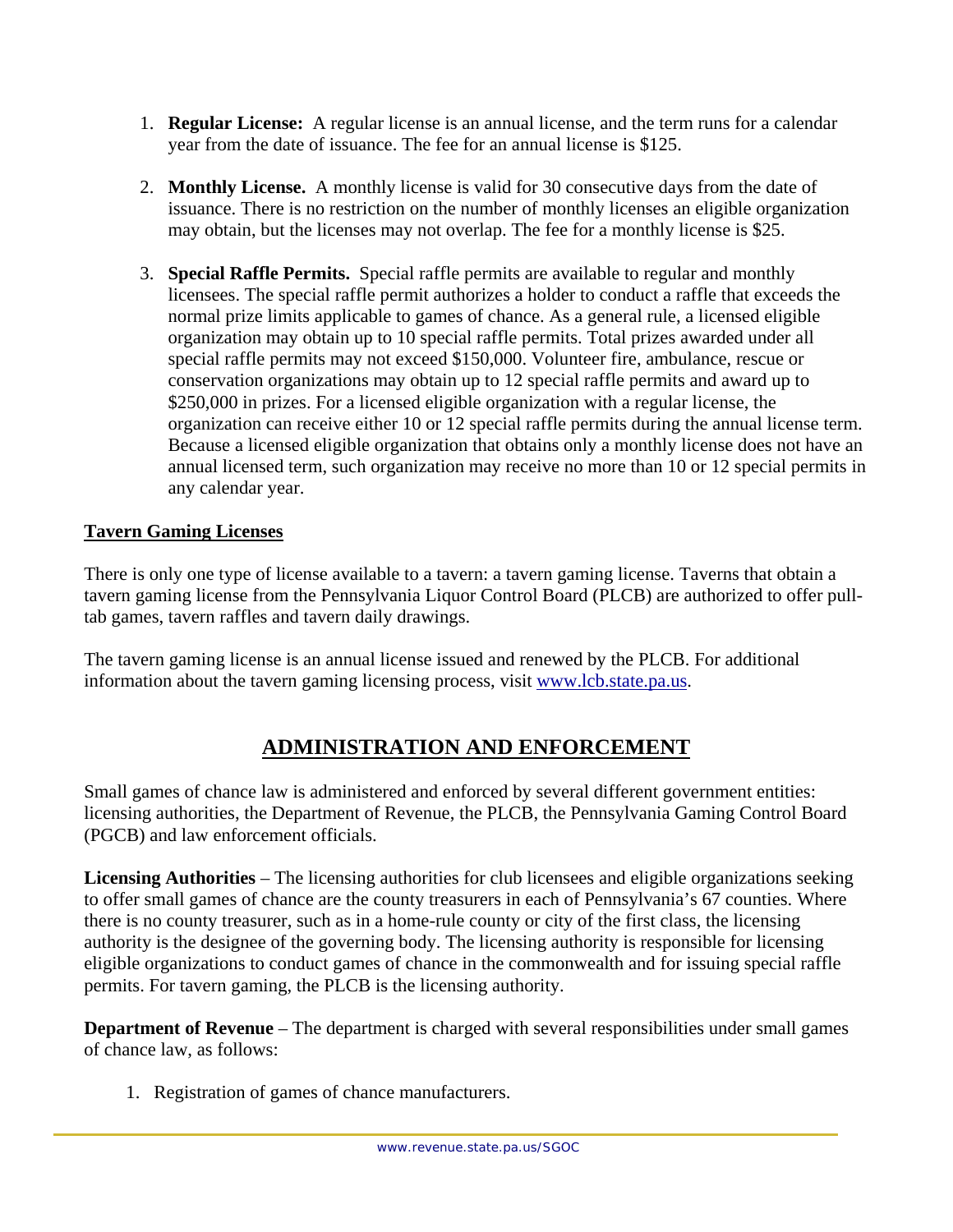- 2. Reviewing and approving pull-tab games and punchboards for use in the commonwealth.
- 3. Licensing of distributors to sell pull-tabs, punchboards and race night games for use in the commonwealth.
- 4. Receipt and retention of games of chance reports from clubs.
- 5. Random audits of 5 percent of club licensees every two years.
- 6. Administration of the state and host municipality tavern games taxes.
- 7. Limited regulatory authority related to manufacturer registration, distributor licensing, games of chance and games of chance records and reports.

**PLCB** – The PLCB is responsible for licensing taverns to conduct tavern games in the commonwealth, and it may also impose penalties for tavern licensees' violation of small games of chance law, including suspension or revocation of tavern gaming licenses.

**PGCB** – The PGCB's Bureau of Investigations and Enforcement is responsible for conducting background investigations of each tavern game license applicant.

**Law enforcement officials** – Commonwealth law enforcement officials – including local police, state police, the Bureau of Liquor Control Enforcement, local district attorneys and the Attorney General – are responsible for overseeing the operation of games of chance and for bringing civil and criminal charges against organizations and individuals for violations of the law.

*Information Sharing*: The government entities responsible for administering and enforcing small games of chance law are allowed to share information and documentation for purposes of administering and enforcing the law.

# **SALE/PURCHASE OF GAMES OF CHANCE**

Pull-tab games, punchboards and race night games for use in the commonwealth may only be produced by manufacturers registered with the Department of Revenue. Distributors may only purchase small games of chance from registered manufacturers, and taverns and eligible organizations licensed to sell small games of chance must purchase them from distributors licensed by the Department of Revenue. Listings of small games of chance manufacturers and distributors are available at www.revenue.state.pa.us/SGOC.

Tickets and other products used to play other types of games of chance do not have to be purchased from a registered manufacturer or licensed distributor. Only licensed eligible organizations, including club licensees, and tavern gaming licensees may purchase and operate games of chance in the commonwealth.

# **ELIGIBLE ORGANIZATIONS**

An **eligible organization** is one of the following types of entities: a charitable, religious, fraternal or veterans' organization; a club, civic and service association; or an affiliated non-profit organization of a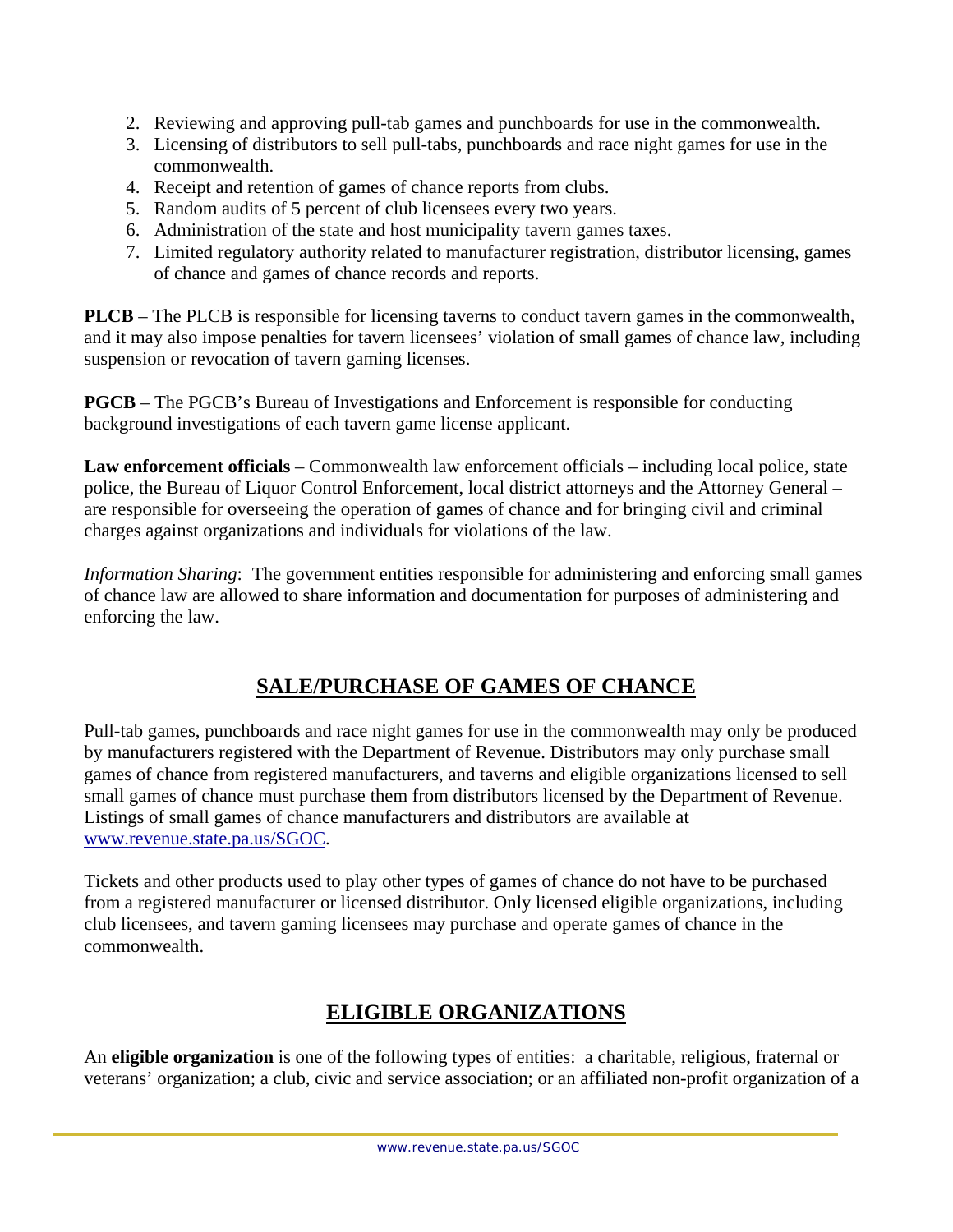major league sports team. An eligible organization must be in existence and fulfilling its purpose for one year in order to be eligible for a games of chance license.

An **auxiliary group** of an eligible organization is not an eligible organization and is not eligible for its own small games of chance license. However, an auxiliary group may conduct games of chance using the license of its parent eligible organization so long as the auxiliary group is listed on the eligible organization's license application. All games of chance conducted by the auxiliary group are considered as if they were conducted by the eligible organization.

A **club licensee** is a specific type of eligible organization. Any organization that is an 'exempt organization' under the Internal Revenue Code Section 501(c) or 527, which is licensed to sell liquor under Section 404 of the Pennsylvania Liquor Code, is a 'club'. If it obtains a games of chance license from the county treasurer, it is a 'club licensee' for small games of chance purposes. Club licensees, unlike other licensed eligible organizations that can only use games of chance proceeds for public interest purposes, can use some games of chance proceeds for operating expenses. Annual reporting requirements apply for club licensees.

# **TAVERNS**

A tavern eligible for a tavern gaming license is defined as a hotel, restaurant, privately owned public golf course, brew pub or microbrewery with a valid license to sell alcohol under the Liquor Code and which is located in a municipality that allows small games of chance.

The following are not eligible for tavern gaming licenses: eating place retail dispenser ("E") licensees; limited wineries ("LK"); limited distilleries ("AL"); any tavern located in a municipality that has not authorized small games of chance; a grocery store, including a restaurant with an interior connection to a grocery store; a restaurant where the sale of liquid fuels or oil is conducted; a hotel or restaurant located in a casino; a business on the grounds of a public venue facility where a major league sports team or racing facility conducts games or races; any liquor license held in safekeeping; any liquor license declared to be a nuisance under Section 611 of the Liquor Code; and any liquor license under objection by the PLCB as a nuisance bar.

The PLCB issues tavern gaming licenses. For additional information about the tavern gaming licensing process, visit www.lcb.state.pa.us.

# **PRIZE LIMITS**

## **Eligible Organizations/Club Licensees**

The following **prize limits** apply:

1. A prize for a single chance in any game may not exceed \$2,000.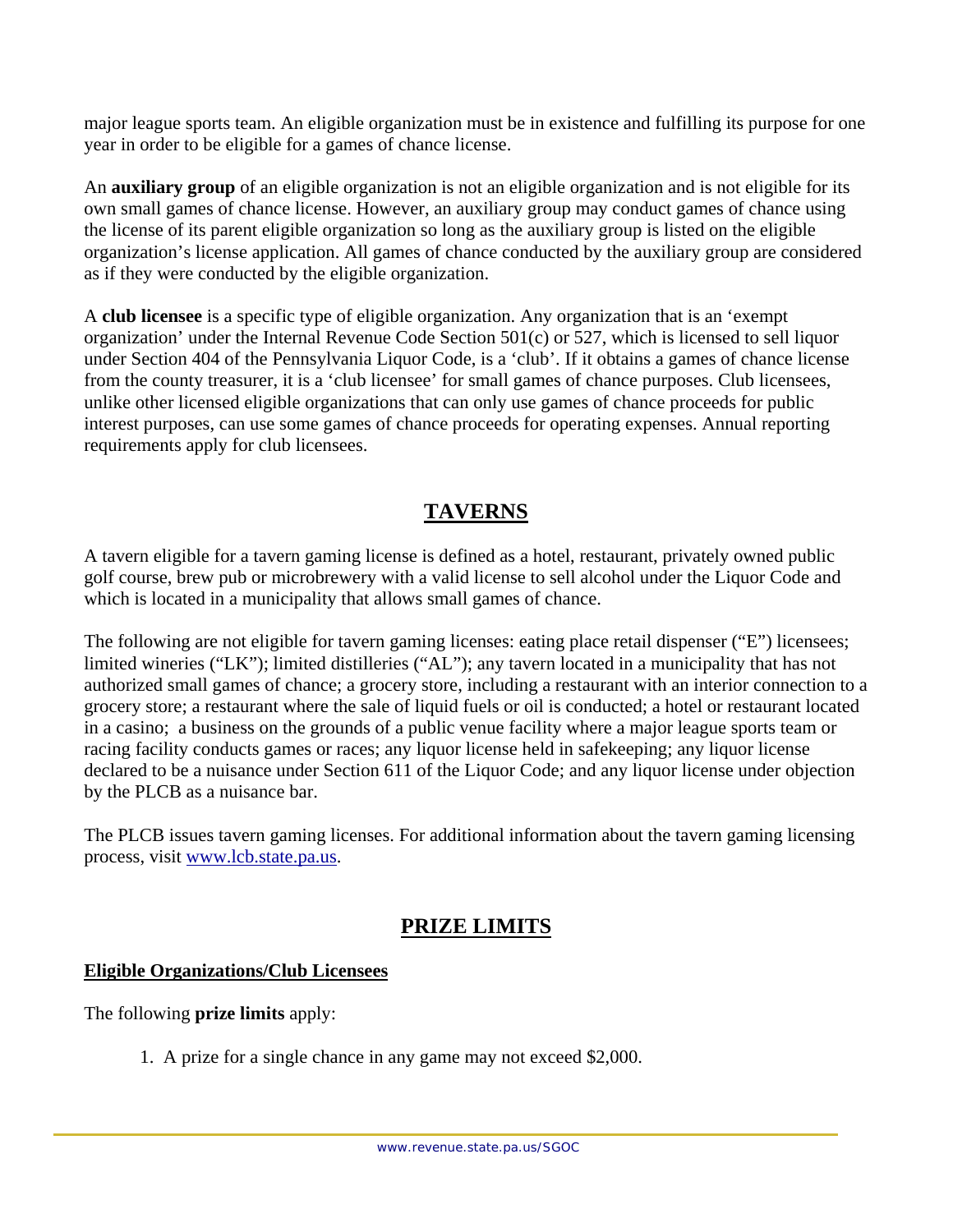- 2. An eligible organization is limited to awarding \$35,000 in prizes during an operating week (seven consecutive, reoccurring operating or non-operating days).
- 3. No more than \$15,000 may be awarded in raffles during a calendar month.

### Limited **exceptions** to the prize limits exist:

- 1. Raffles conducted under a special permit: Licensed eligible organizations can apply to the county treasurer for special permits. Raffles conducted under a special permit are not subject to the general prize limitations above. Licensed eligible organizations are eligible to receive up to 10 special permits and may award up to \$150,000 from all special permit raffles. Volunteer fire, ambulance, rescue or conservation organizations that are not club licensees are eligible for up to 12 special permits and may award up to \$250,000 from all special permit raffles.
- 2. Daily and weekly drawing carryovers: Amounts paid out in a carryover daily drawing or a weekly drawing are not subject to the general prize limits. A carryover occurs when there is no winner in the prior daily or weekly drawing and the prize from such drawing is carried over to be included as a prize in the next daily or weekly drawing.
- 3. 100 percent payout drawings: When a daily or weekly drawing is conducted to award 100 percent of the gross revenue from the game, then the prize does not count against the \$35,000 weekly prize limit.
- 4. Major league sports drawings. Major league sports drawings are not subject to the general prize limits.

### **Tavern Gaming Licensees**

All tavern games are subject to the following prize limits:

- 1. A prize for a single chance in any tavern game may not exceed \$2,000.
- 2. A tavern gaming licensee may not award more than \$35,000 in prizes during an operating week (seven consecutive, reoccurring operating or non-operating days).

There are no exceptions to the prize limits for tavern games.

## **USE OF PROCEEDS OR NET REVENUE**

#### **Eligible Organizations'/Club Licensees' Use of Proceeds**

Generally, all games of chance **proceeds**, except for proceeds from major league sports drawings, are to be used for public interest purposes. An eligible organization that has as its primary purpose the promotion of a public interest purpose may use small games of chance proceeds to carry out that purpose. "Public interest purpose" is defined as: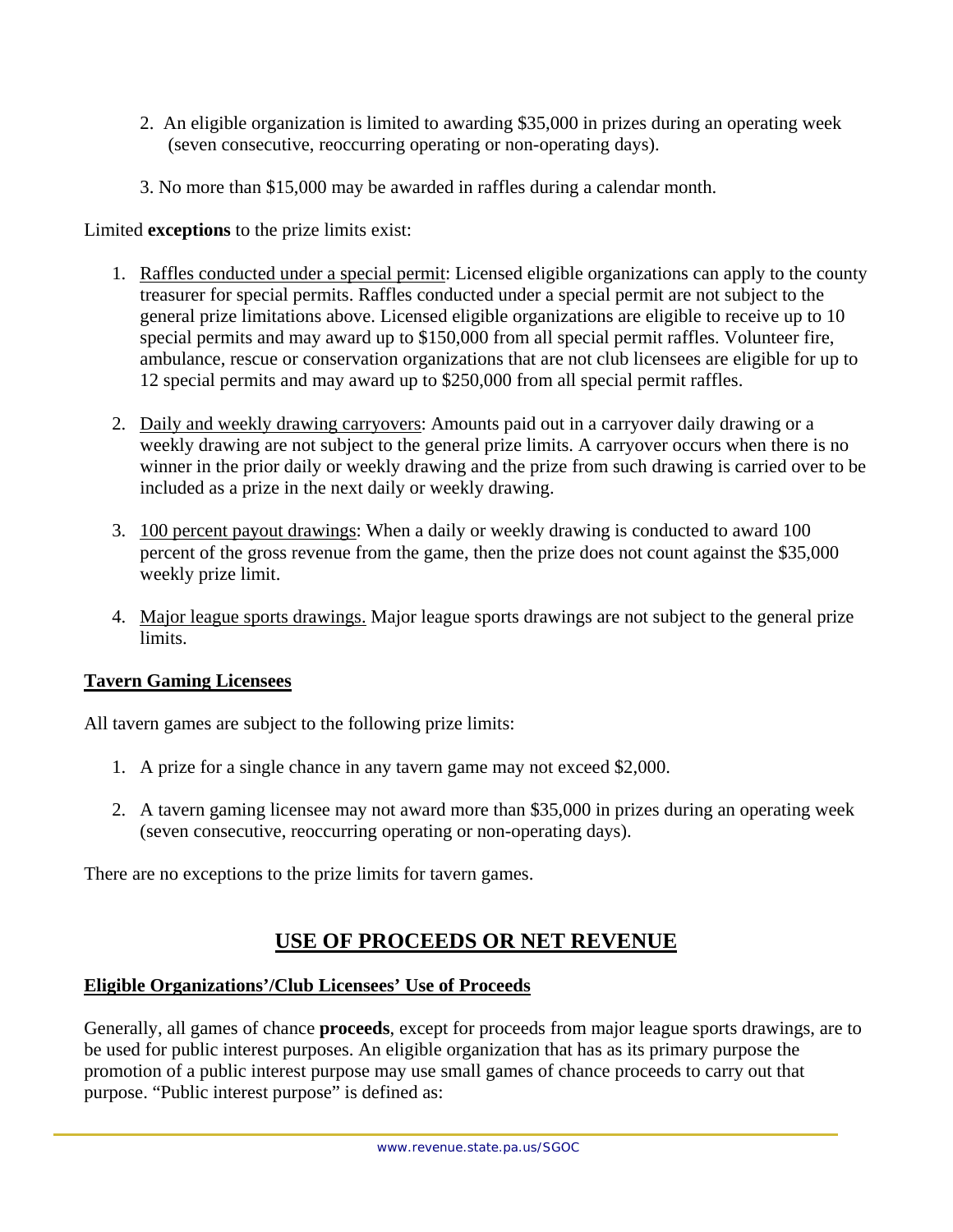One or more of the following:

 $\overline{a}$ 

(1) The activities and operations of a nonprofit benevolent, religious, educational, philanthropic, humane, scientific, patriotic, social welfare, social advocacy, public health, public safety, emergency response, environmental or civic objective [sic].

(2) Initiating, performing or fostering worthy public works or enabling or furthering the erection or maintenance of public structures.

(3) Lessening the burdens borne by government or voluntarily supporting, augmenting or supplementing services which government would normally render to the people.

(4) Improving, expanding, maintaining or repairing real property owned or leased by an eligible organization and relating operational expenses used for purposes specified in paragraphs  $(1)$ ,  $(2)$  and  $(3)$ .

The term does not include the erection or acquisition of any real property, unless the property will be used exclusively for one or more of the purposes specified in this definition.

Games of chance proceeds may also be used to purchase games of chance and to pay for eligible organization license fees related to game of chance license applications.

In addition to public interest purposes, a club licensee may use up to 40 percent of its games of chance proceeds per calendar year for expenses of the club licensee. Any proceeds not used for expenses must be used for public interest purposes. So a club licensee must use, at a minimum, 60 percent of its proceeds for public interest purposes. If, however, a club licensee has games of chance proceeds of \$40,000 or less during a calendar, then in the following calendar year the club licensee may use the first \$20,000 of its proceeds for expenses of the club licensee in addition to the 40 percent. The \$20,000 is deducted before calculating the  $60/40$  split.<sup>2</sup>

All games of chance proceeds obtained must be expended within a year after the calendar year they were obtained,<sup>3</sup> with one exception. A club licensee may set aside some or all of its allotted proceeds that are allocated to pay for expenses, if such proceeds are to be used for a substantial public interest purchase or project. A club licensee is required to notify the department that it is retaining the proceeds for the project. See "Non-Tax Reporting Requirements" for additional information.

Note the rules for use of proceeds do not apply to **major league sports drawings**. Rather, 50 percent of the gross revenue from a major league sports drawing must be paid out as prizes. The remaining 50 percent must be donated to a designated charitable organization (although up to 2 percent may be used to pay administrative expenses associated with the conduct of the drawing).

<sup>&</sup>lt;sup>2</sup> Prior to the passage of Act 90 of 2013, the split for use of proceeds was 70/30 and there was not a \$20,000 deduction. Act 90 of 2013 was signed into law in November 2013, effective Jan. 27, 2014. It is the department's interpretation that the General Assembly intended the 70/30 split and the rules prior to the passage of Act 90 to apply to the entire 2013 calendar year. The new 60/40 split and \$20,000 deduction applies to the 2014 calendar year and calendar years thereafter. In order to determine if the \$20,000 deduction applies, the club looks to its proceeds from the prior calendar year. Therefore, to determine if a club gets the \$20,000 deduction for the 2014 calendar year, the club must look to determine if it had proceeds of \$40,000 or less in the 2013 calendar year. If so, the club gets the \$20,000 deduction in the 2014 calendar year.

 $3$  This applies to proceeds received during the 2014 calendar year and calendar years thereafter. For calendar years 2013 and prior, proceeds had to be expended within the calendar year of receipt.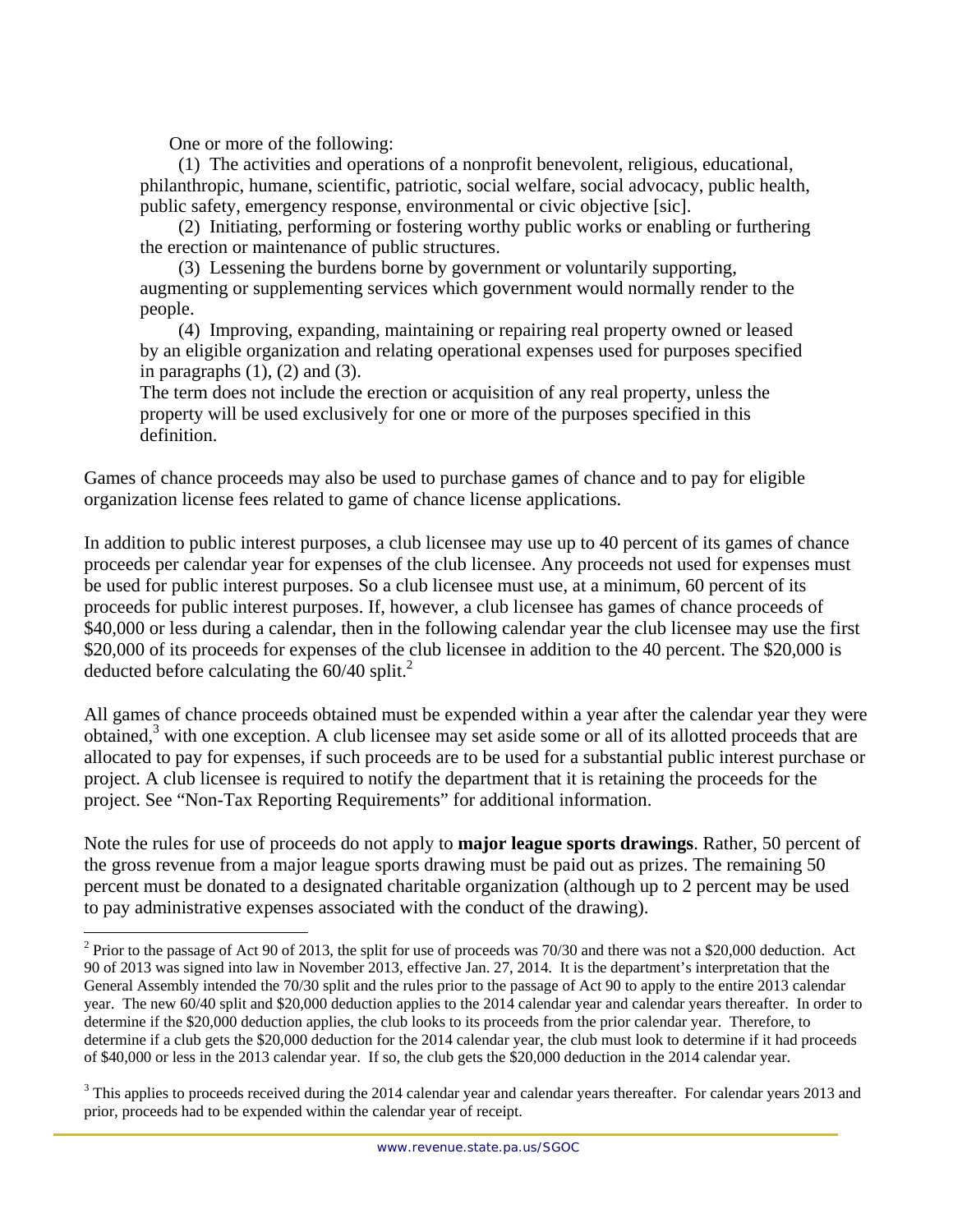An eligible organization with proceeds in excess of \$40,000 is required to keep all small games of chance proceeds in a **bank account separate from all other organization funds or accounts**.

### **Tavern Gaming Licensees' Use of Net Revenue**

The revenue from tavern games is considered business income of the tavern gaming licensee and may be used by the tavern licensee for any legal purpose subject to the following:

- 1. Tavern raffles: At least 50 percent of net revenue from tavern raffles must be donated to a designated charity within seven days of the tavern raffle. The remaining 50 percent of net revenue is then subject to the state and host municipality tavern games taxes.
- 2. State tavern games tax: 60 percent of net revenue from tavern games must be transmitted to the Department of Revenue as a state tax.
- 3. Host municipality tax: 5 percent of net revenue from tavern games must be transmitted to the Department of Revenue as a local tax for the host municipality where the tavern gaming licensee is located.

See "Tavern Games Taxes" for additional information.

A tavern gaming licensee is required to keep all net revenue from tavern games in a **bank account separate from all other organization funds or accounts.** 

# **TAVERN GAMES TAXES**

A state tavern games tax and a local host municipality tavern games tax are imposed on the net revenue of all tavern games. The state tax is 60 percent, and the host municipality tax is 5 percent of net revenue from tavern games.

## **Tax on Pull-Tab Games**

Pull-tab games must be purchased from licensed distributors. Taverns pay state and local tavern games taxes at the time the pull-tab game is purchased from the distributor. The distributor is responsible for collecting the taxes and remitting them to the department.

For purposes of calculating the tax due, net revenue is the net/ideal profit from the pull-tab game as indicated by the manufacturer on the pull-tab game flare.

Example: A pull-tab game with a 1,000 pulls at \$1 per pull and a 70 percent payout has a net/ideal profit of \$300:  $(1,000 \times $1)$  - \$700 in prizes = \$300. The 60 percent state tavern games tax collectable at the time the pull-tab game is purchased from the distributor is \$180 (\$300 x 0.6). The 5 percent host municipality tavern games tax collectable at the time the pull-tab game is purchased from the distributor is \$15 (\$300 x 0.05).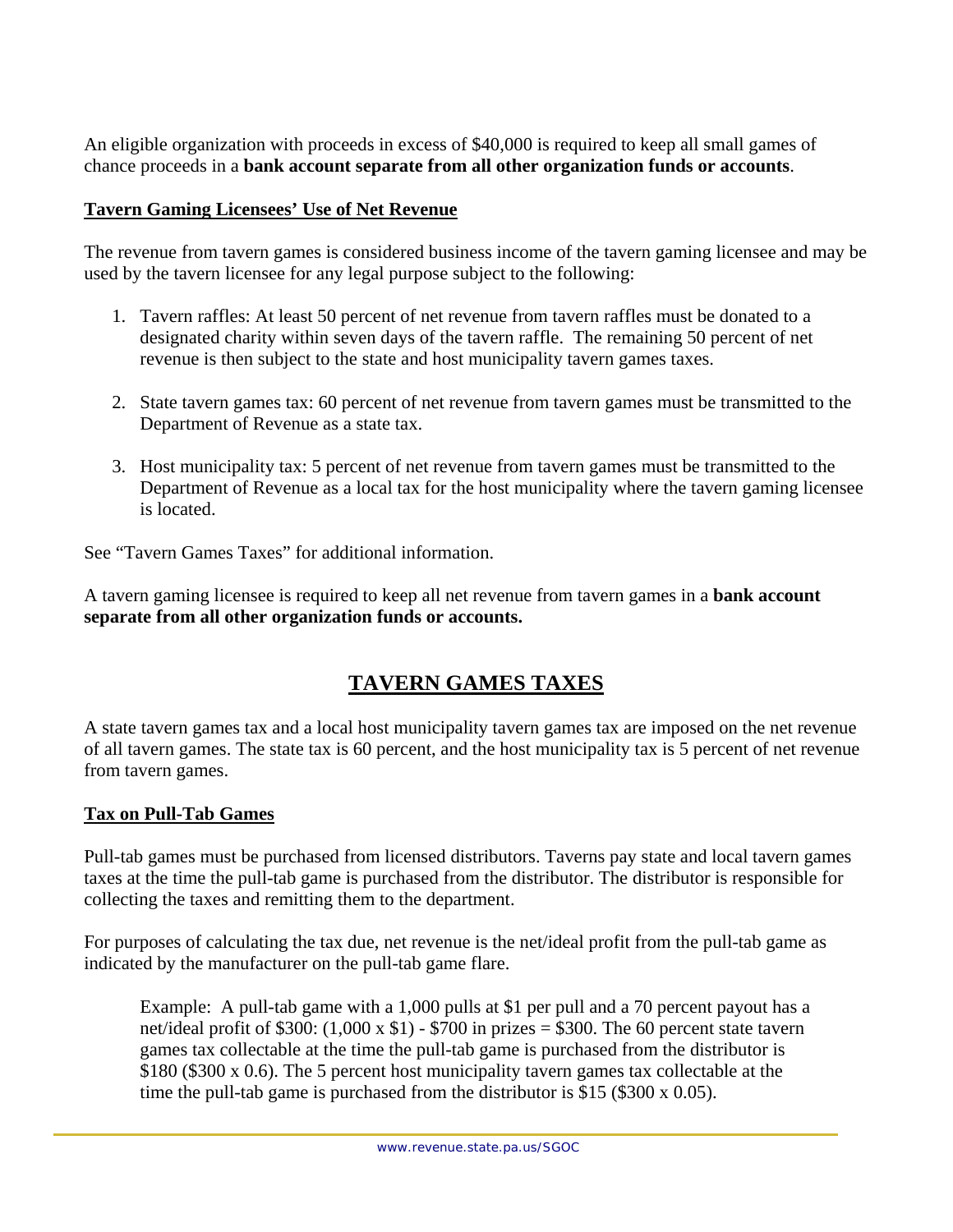Pull-tab games purchased by for-profit taverns are also subject to sales tax, which is 6 percent of the cost of the pull-tabs before tavern games tax is imposed (additional 1 percent local sales tax in Allegheny County and 2 percent local sales tax in Philadelphia). Sales tax is also collected from the tavern and remitted to the department by the distributor.

### **Tax on Other Tavern Games**

Tavern raffles and tavern daily drawings do not have to be purchased from licensed distributors. Therefore, the state and local taxes on these games are paid by the tavern gaming licensee.

For purposes of calculating tax due, net revenue is the difference between the gross revenue collected from the sale of chances in the game less the cost of prizes awarded in the game and the cost to purchase the game.

**Example 1:** A tavern sells 500 daily drawing tickets for \$1 each for a prize of 50 percent of ticket sales. Cost of the game is \$5 for a roll of tickets. Net revenue is \$245: \$500 - \$250 prize - \$5. Tavern tax is imposed on \$245: state tax of \$147 (60 percent of \$245) and municipality tax of \$12.25 (5 percent of \$245).

**Example 2:** A tavern sells \$1 tickets for a daily drawing prize equaling 100 percent of ticket sales. In such case, there is no net revenue and therefore no tavern tax due.

**Example 3:** A tavern gaming licensee runs a tavern raffle with 50 percent of the revenue to benefit the local food bank. 1,000 tickets are sold for \$1 each over a course of the month for total gross revenue of \$1,000. One winner receives a prize of \$400. The raffle ticket printing costs total \$10. Therefore, the remaining revenue is \$590: \$1,000 – \$400 – \$10. \$295 (50 percent of the remaining \$590) is given to the food bank as a charitable donation. The state and local tax is imposed on the other \$295: state tax of \$177 (60 percent of \$295) and host municipality tax of \$14.75 (5 percent of \$295).

### **Tax Payment and Reporting Requirements**

**Licensed distributors** must file tavern games tax returns and remit tax on a monthly basis. Returns and tax for each month are due on the  $20<sup>th</sup>$  of the following month.

**Tavern gaming licensees** must file tavern gaming tax returns and remit tax on a quarterly basis. Returns and tax for each calendar quarter are due on the  $20<sup>th</sup>$  of the month following the close of each calendar quarter: April 20, July 20, October 20 and January 20.

Tax payments of \$1,000 or more must be remitted electronically.

Tavern tax returns must be filed electronically, and the filing system will be accessible by March 20, 2014, at www.revenue.state.pa.us/SGOC.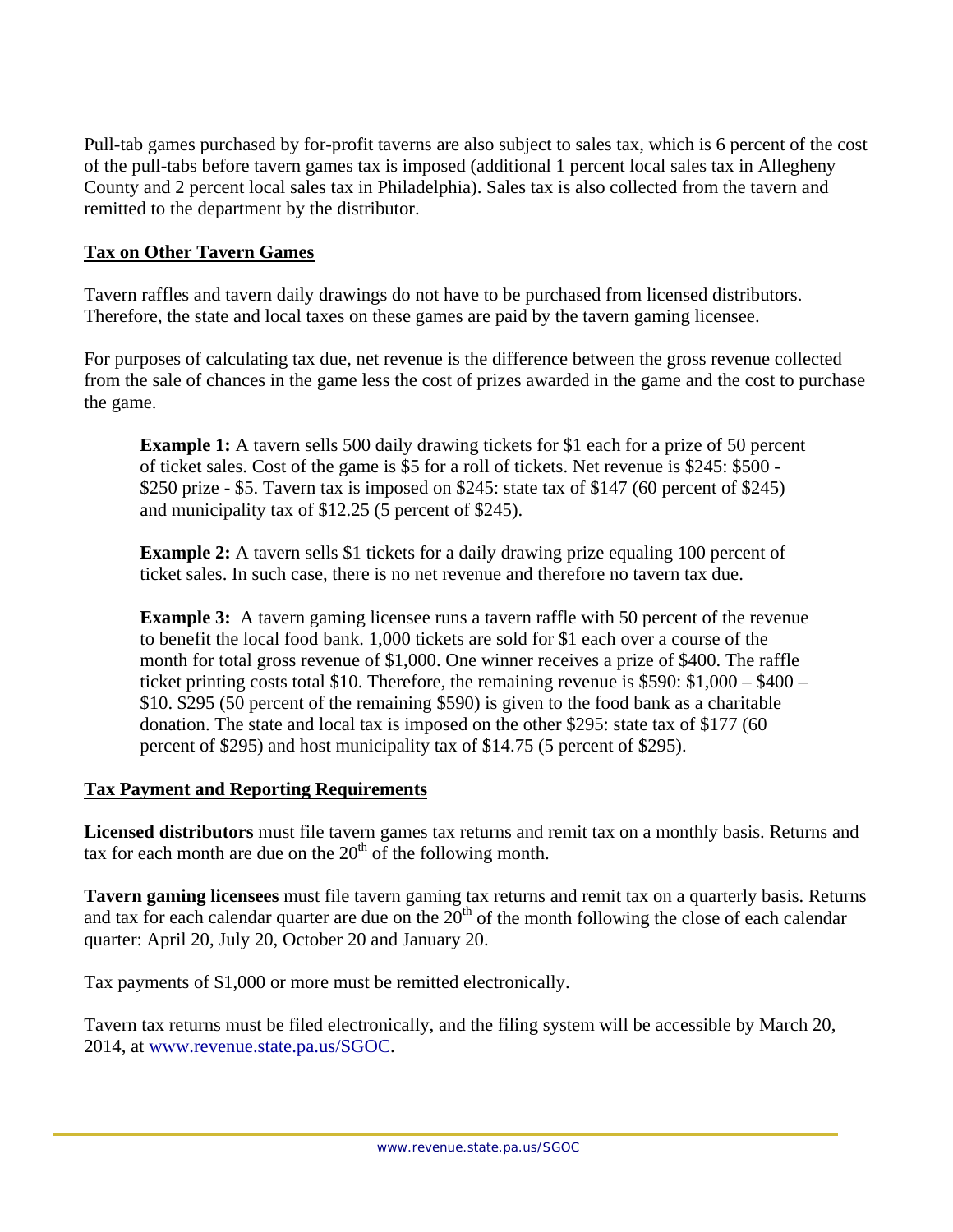## **OTHER REPORTING REQUIREMENTS**

Under federal law, games of chance winnings payments must be reported via W-2G when the amount paid is \$600 or more and at least 300 times the amount of the wager. The original W-2G is to be presented to the winner, a copy of each W-2G must be provided to the Department of Revenue and the IRS, and the tavern should keep a copy of each W-2G for its records (see "Record-Keeping Requirements).

Additional information and W-2G forms are available at http://www.irs.gov/uac/Form-W-2G,-Certain-Gambling-Winnings.

### **Club Licensees**

All club licensees with proceeds in excess of \$20,000 in a calendar year are required to submit annual reports to the Department of Revenue by Feb. 1, for the preceding calendar year.

Annual report filing information will be accessible at www.revenue.state.pa.us/SGOC when available.

Club licensees' annual reports will require the following information:

- proceeds received by the club licensee from each game of chance conducted, itemized by week
- amount of prizes paid from all games of chance, itemized by week
- other costs incurred related to the conduct of games of chance
- verification and itemization of amounts distributed for public interest

A club licensee that retains games of chance proceeds for a substantial public interest purchase or project is required to give **notice of the retention** to the department via the club licensee's annual report.

#### **Tavern Gaming Licensees**

All tavern gaming licensees must submit an annual report to the PLCB and the Department of Revenue by Jan. 20, for the previous calendar year.

Annual report filing information will be accessible at www.revenue.state.pa.us/SGOC when available, and the department will provide a spreadsheet to facilitate proper record-keeping for taverns.

Tavern gaming licensees' annual reports will require the following information:

- For **pull-tab games:** number of W-2Gs, gross winnings reported from W2-Gs, total gross revenue, total payable prizes, total net revenue, state/municipality tavern tax
- For **tavern daily drawings & tavern raffles**: type of game, number of W-2Gs, gross winnings reported from W2-Gs, total gross revenue, total prizes paid, total net revenue, total amount donated (raffles) and state/municipality tavern gaming tax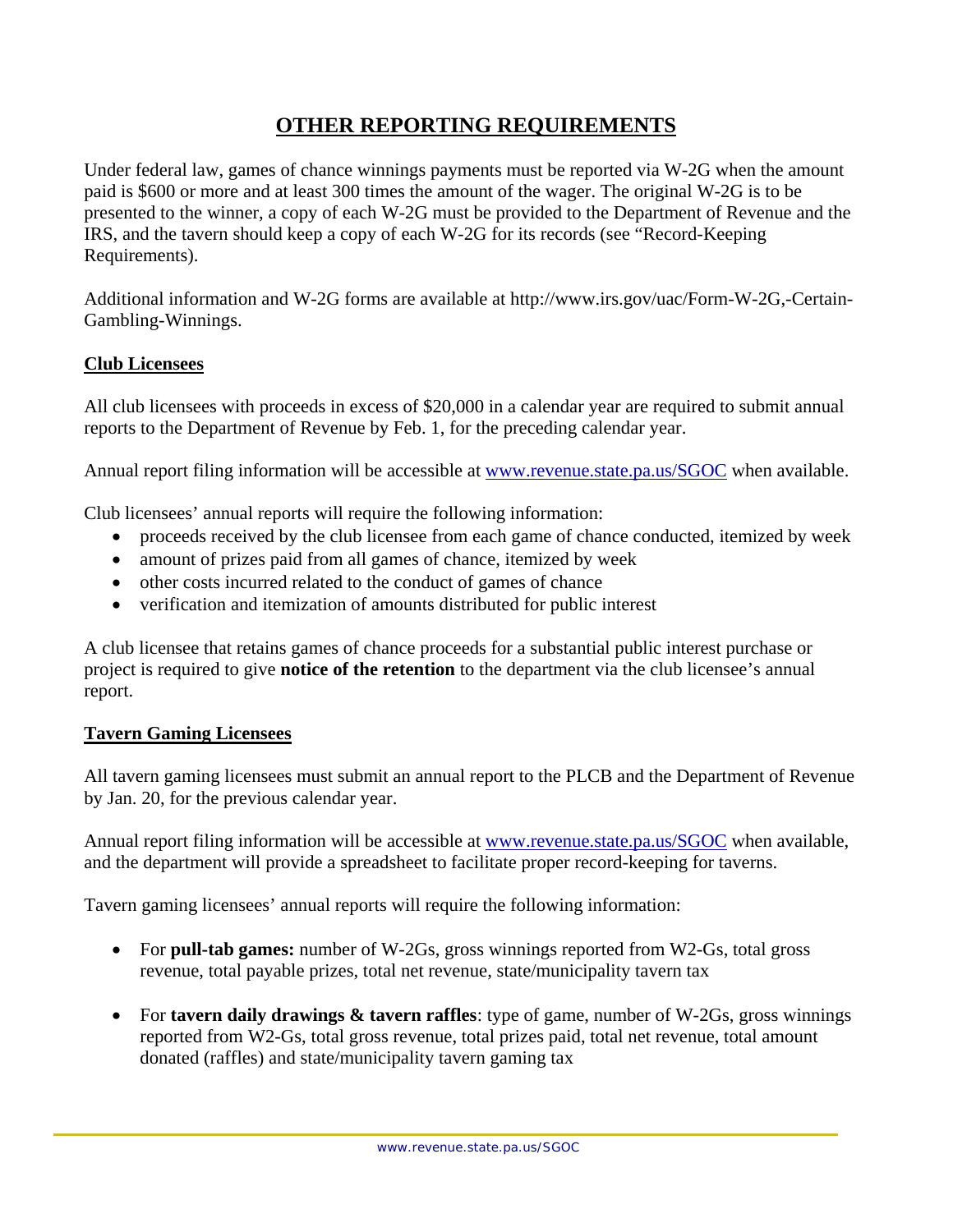## **RECORD-KEEPING REQUIREMENTS**

#### **Licensed Eligible Organizations and Club Licensees:**

A licensed eligible organization is required to keep records related to games of chance activity sufficient to demonstrate the organization's compliance with the law upon inspection or audit. A licensed eligible organization must retain its records for at least two years. A club licensee must maintain its records for at least five years.

Records must include the following:

- 1. All sales invoices.
- 2. Gross receipts from the conduct of each game of chance.
- 3. The cost of each game of chance and other expenses related to the conduct of each game of chance.
- 4. The total of prizes paid out for each game of chance and each prize's cost or fair market value.
- 5. The proceeds from the conduct of each game of chance.
- 6. Totals for items enumerated in items 2 through 5 above for each operating day, operating week, calendar month, calendar year and licensed term.
- 7. Details as to how proceeds from games of chance were used or disbursed by the eligible organization.
- 8. A record of any prize for which the licensed eligible organization is required to make a W-2G report to the IRS.
- 9. A list of winners' names and addresses for prizes in excess of \$600.
- 10. For merchandise prizes, the licensed eligible organization is required to obtain a sales invoice showing the purchase price of the prize, or if the prize was donated to the licensed eligible organization, a written statement from the donor indicating the fair market value of the prize.

A licensed eligible organization must also maintain records relating to the printing or purchase of materials to be used for raffles and daily and weekly drawings. Records should include an invoice or receipt from the place of purchase that shows the cost and number or amount of the materials purchased.

The Pennsylvania State Police Bureau of Liquor Control Enforcement makes available various recordkeeping tools on its website to facilitate proper record-keeping.

#### **Tavern Gaming Licensees**

Record-keeping requirements for tavern gaming licensees have yet to be formally established. In the meantime, taverns are advised to keep records similar to those identified above in order to facilitate tax filing and other reporting requirements, as well as to demonstrate compliance with small games of chance law. Additionally, the department will provide a spreadsheet to facilitate proper record-keeping for taverns at www.revenue.state.pa.us/SGOC.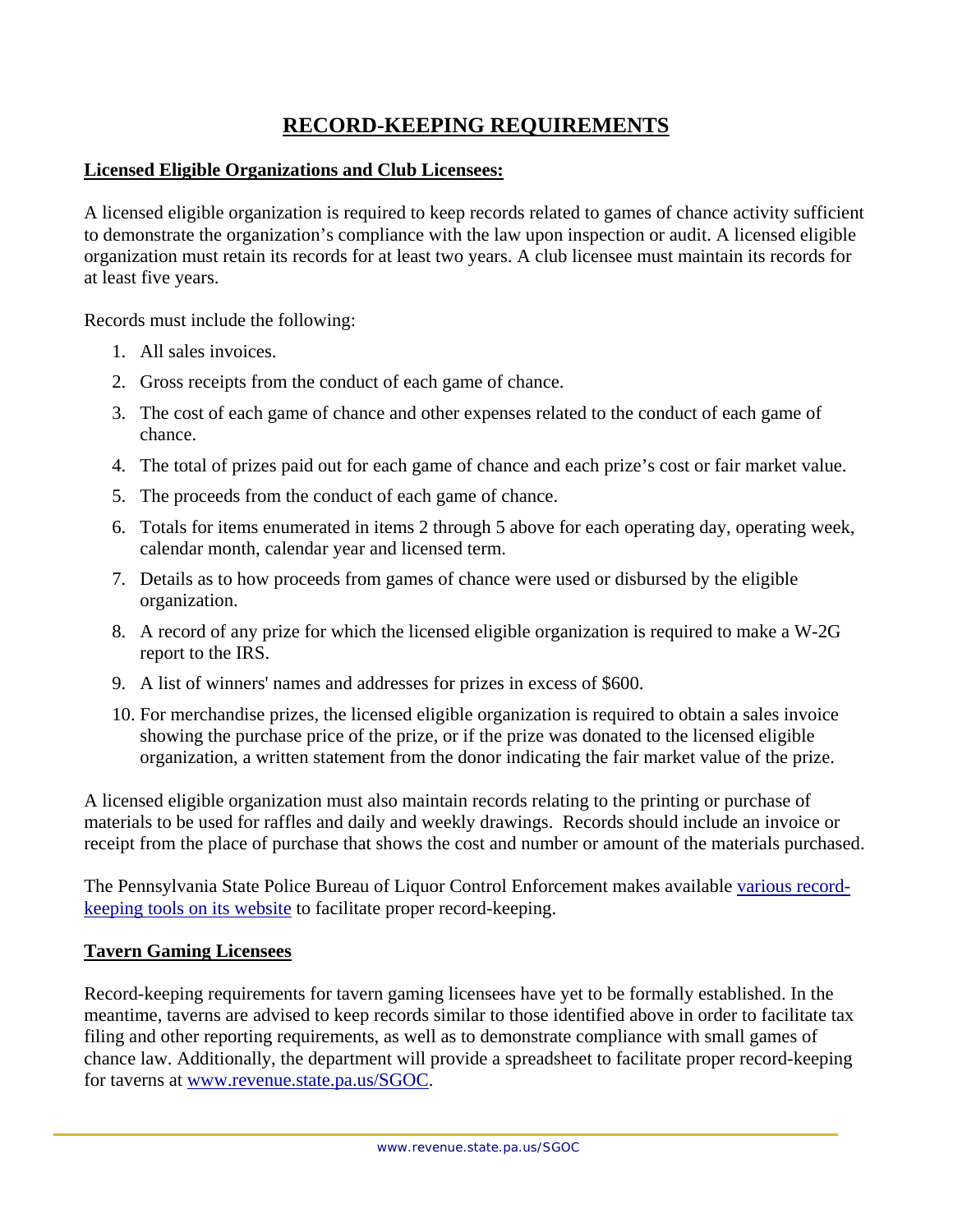# **GAMES REGULATED BY THE DEPARTMENT**

The department regulates pull-tab games and punchboards sold for use in the commonwealth. All pulltab games and punchboards must be pre-approved by the department before being offered for sale and use in the commonwealth. Although manufacturers and distributors of race night games must be registered and/or licensed with the department, race night games do not have to be pre-approved before being offered for sale or use in the commonwealth

## **Pull-tab Game and Punchboard Definitions and Requirements**

- A *pull-tab game* is a deal of pull-tabs and its corresponding flare.
- A *pull-tab* is a game piece in a pull-tab game made completely of paper or paper products with concealed numbers or symbols that must be exposed by the player to reveal pre-determined winning numbers or symbols.
- A *punchboard* is a board, placard or other device comprised of receptacles, usually laid out in a grid or column pattern, containing a deal of hidden punches and its corresponding flare.
- A *punch* is a crimped strip of paper that is enclosed in a punchboard receptacle that contains predetermined winning or losing numbers or symbols.
- A *deal* is a set of pull-tabs or punches.
- A *flare* is a card, graphic, illustration or other document that identifies the rules for the game, the prize structure, payout percentages and winning and losing numbers or symbols.

A **pull-tab game** must comply with the following:

- 1. At least 65 percent of the maximum potential gross receipts from the sale of pull-tabs must be payable as prizes.
- 2. A prize on an individual pull-tab may not exceed \$2,000.
- 3. An individual pull-tab deal may not contain more than 4,000 individual pull-tabs.
- 4. The flare advertising prizes available from the pull-tab deal must be made by the manufacturer and may only be altered by the eligible organization to indicate that merchandise of equivalent value will substitute for a cash prize.
- 5. Only one flare may be displayed for each deal and must be placed on the face or on the top of the dispenser used to dispense pull-tabs.
- 6. The flare must display the winning numbers or symbols for all prizes in the amount of \$5 or more, the manufacturer's name or logo and the cost per play.
- 7. The pull-tab game must be manufactured by a registered manufacturer, approved by the Department of Revenue for use in the commonwealth and purchased from a licensed distributor.